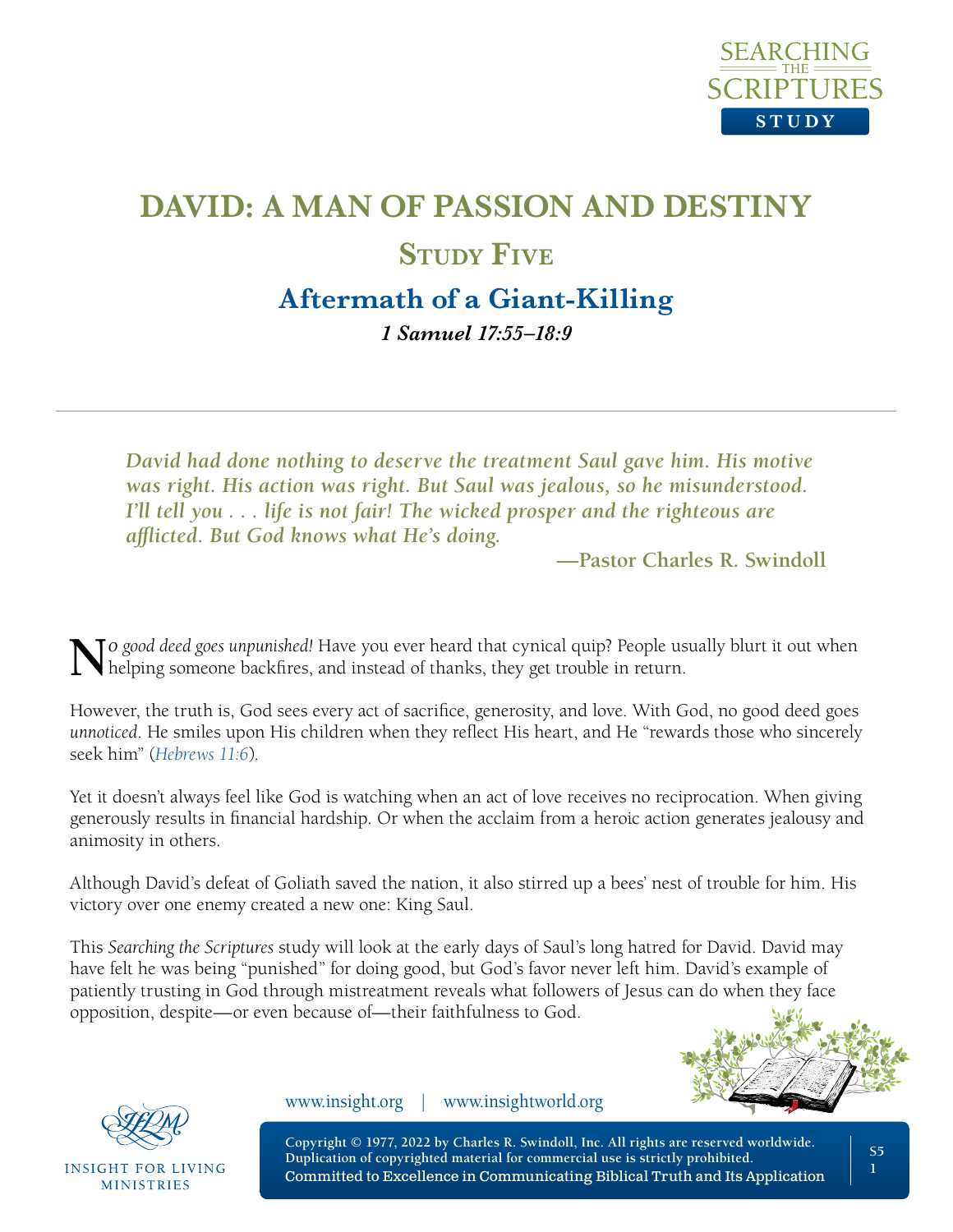

## **Aftermath of a Giant-Killing**

*1 Samuel 17:55–18:9* 



#### **PREPARE YOUR HEART**

Pray the wisdom-rich words of *[Psalm 37:1–6](https://www.biblegateway.com/passage/?search=Psalm+37&version=NLT;NASB1995)*, asking God to fill you with wisdom as you face your enemies.

*Don't worry about the wicked or envy those who do wrong. For like grass, they soon fade away. Like spring flowers, they soon wither. Trust in the Lord and do good. Then you will live safely in the land and prosper. Take delight in the LORD*, *and he will give you your heart's desires. Commit everything you do to the LORD. Trust him, and he will help you. He will make your innocence radiate like the dawn, and the justice of your cause will shine like the noonday sun.* 



## **TURN TO THE SCRIPTURES**

With Goliath leading their war machine, the Philistines threatened to crush the newly formed kingdom of Israel. The young shepherd looked nothing like a warrior, but David defied expectations. He defeated Goliath because of his faith in God, winning both the battle and the hearts of the people. With a whirl of his sling, David became the most famous man in Israel.

But the most beloved person in the kingdom *should* be the king. At least, that's how Saul felt. Saul didn't know that God had already chosen David to replace him as king. Turn now to *[1 Samuel 17:55–18:9](https://www.biblegateway.com/passage/?search=1+Samuel+17%3A55%E2%80%9318%3A9+&version=NLT;NASB1995)* to see the genesis of the souring of Saul's relationship with his heir apparent.

#### **Observation: Four Different Relationships**

Pastor Chuck Swindoll's approach to Bible study—as described in his book, *Searching the Scriptures: Find the Nourishment Your Soul Needs*—begins with observing a passage of Scripture. He looks carefully at every word, every sentence, every paragraph and asks, "What does the text say?"1 Read *[1 Samuel 17:55–18:9](https://www.biblegateway.com/passage/?search=1+Samuel+17%3A55%E2%80%9318%3A9+&version=NLT;NASB1995)* this way.



INSIGHT FOR LIVING **MINISTRIES** 

www.insight.org | www.insightworld.org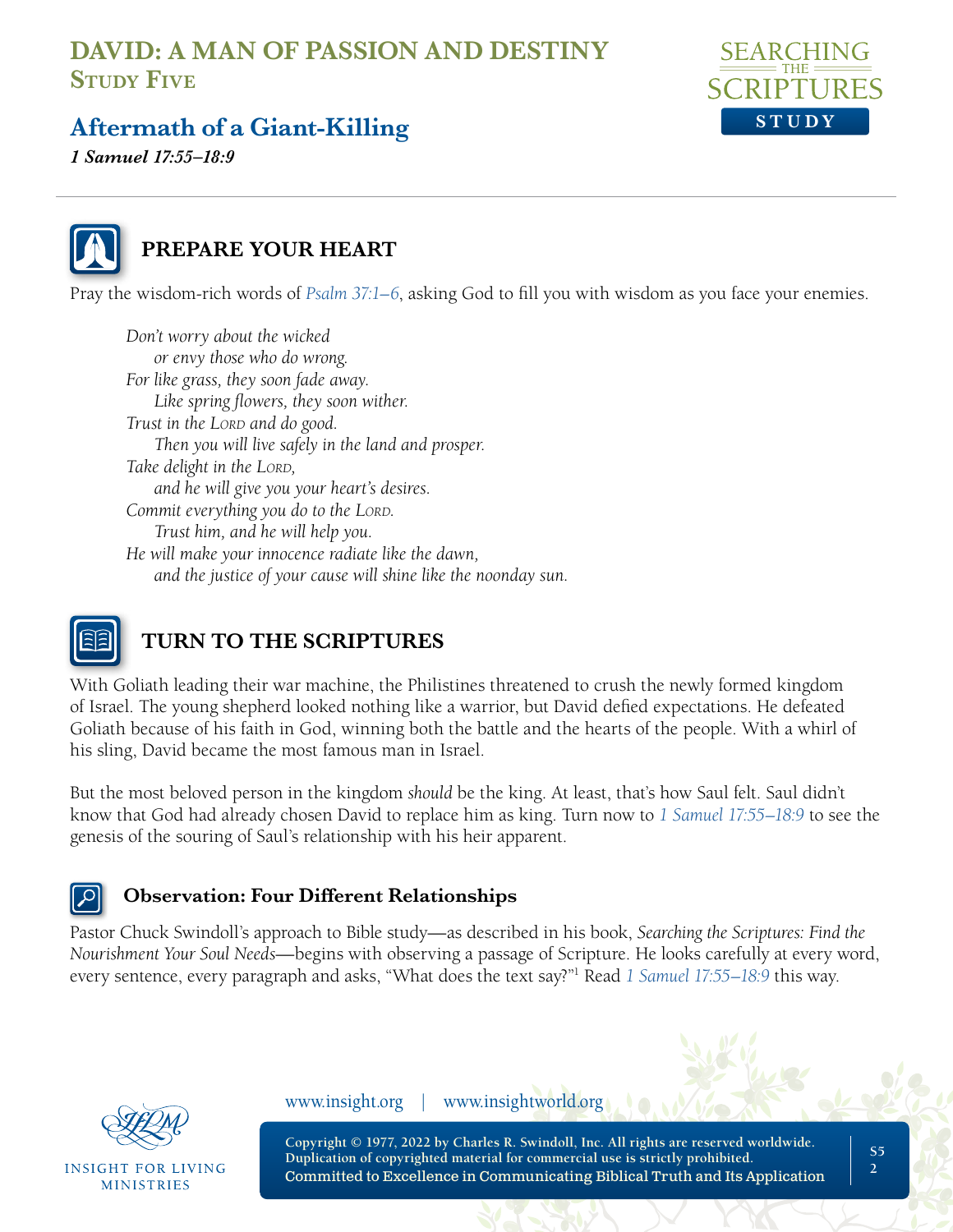

#### **Aftermath of a Giant-Killing**

*1 Samuel 17:55–18:9* 

**David under Saul—1 Samuel 17:55–58**

News about David's defeat of Goliath spread quickly. What inquiry did Saul make about David's identity just before and after David's battle with Goliath? He made this inquiry *three times* in *[1 Samuel 17:55–56, 58](https://www.biblegateway.com/passage/?search=1+Samuel+17%3A55-56%2C+58&version=NLT;NASB1995)*.

How did David respond to Saul's inquiry in *[17:58](https://www.biblegateway.com/passage/?search=1+Samuel+17%3A58&version=NLT;NASB1995)*? What strikes you about David's response?

#### **David with Jonathan—1 Samuel 18:1–4**

David's proximity to King Saul allowed him to get close to his son, Jonathan. What expressions does *[1 Samuel 18:1](https://www.biblegateway.com/passage/?search=1+Samuel+18%3A1%2C+3+&version=NLT;NASB1995)* and *18:3* use to describe the friendship between Jonathan and David?



**INSIGHT FOR LIVING MINISTRIES** 

www.insight.org | www.insightworld.org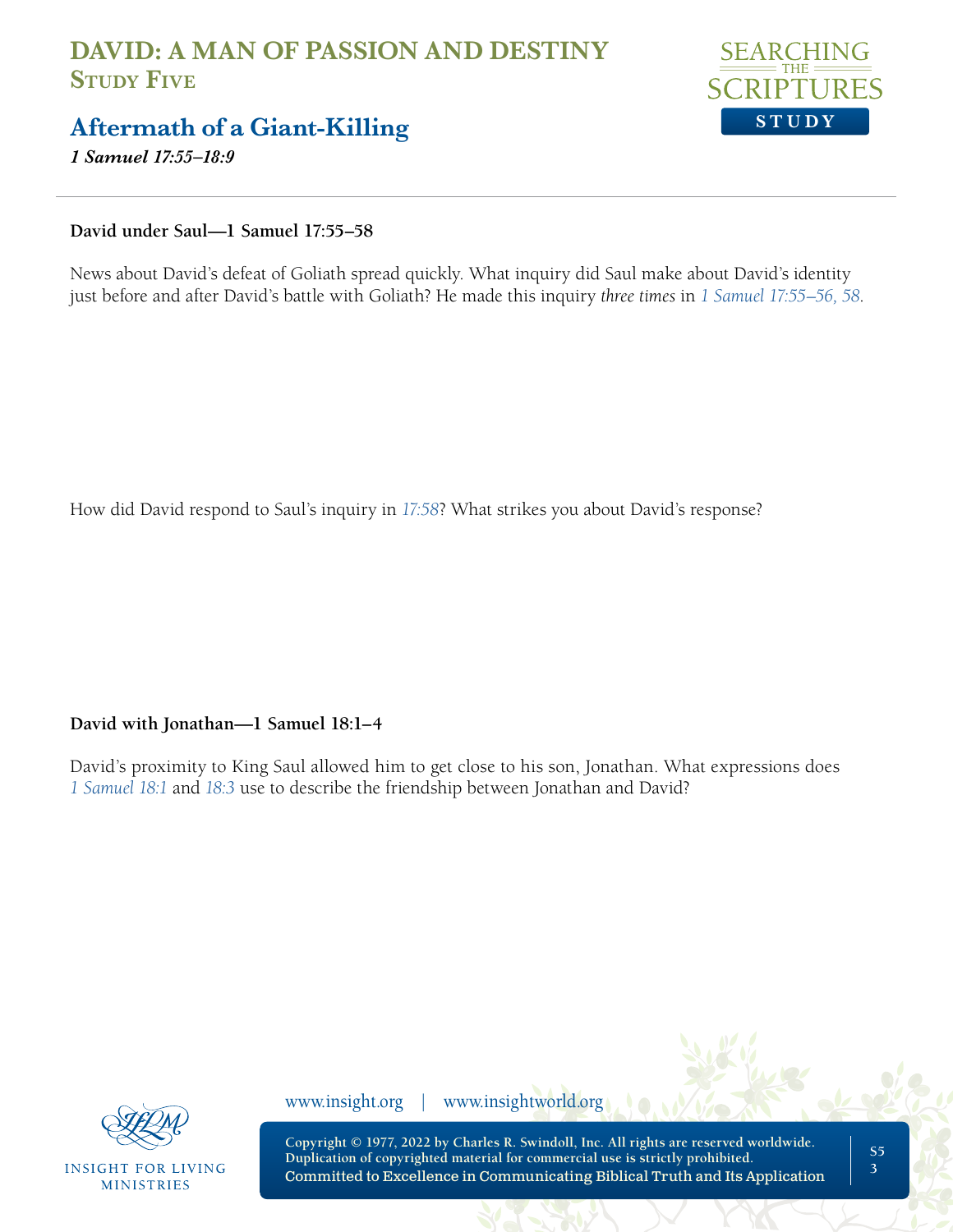

**Aftermath of a Giant-Killing**

*1 Samuel 17:55–18:9* 

According to *[1 Samuel 18:4](https://www.biblegateway.com/passage/?search=1+Samuel+18%3A4&version=NLT;NASB1995)*, what did Jonathan do for David in light of their friendship?

*God knew that David needed an intimate friend—a kindred spirit—to go through the valley that was ahead of him. These men needed to embrace and relate and love one another and assure each other with God's encouragement at low tides. It's beautiful. And we need that in our lives as well.* **—Pastor Chuck Swindoll**

#### **David before Israel—1 Samuel 18:5–7**

David proved his worth to Saul by killing Goliath, and Saul honored David by giving him more responsibilities. According to *[1 Samuel 18:5](https://www.biblegateway.com/passage/?search=1+Samuel+18%3A5&version=NLT;NASB1995)*, how did David fare in the assignments Saul gave him? Consequently, how did the people of Israel view David according to *[18:5–7](https://www.biblegateway.com/passage/?search=1+Samuel+18%3A5%E2%80%937&version=NLT;NASB1995)*?



**INSIGHT FOR LIVING MINISTRIES** 

www.insight.org | www.insightworld.org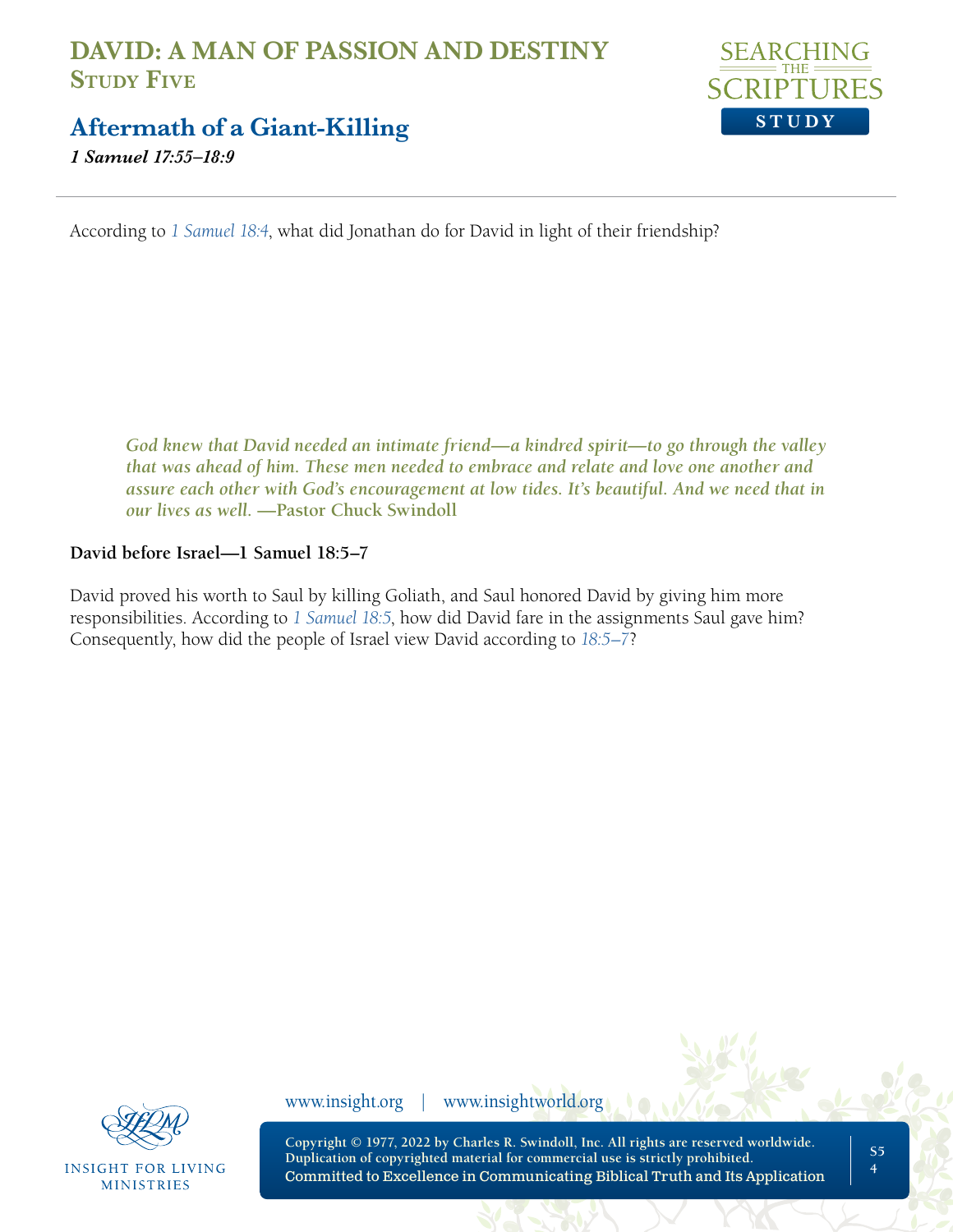

#### **Aftermath of a Giant-Killing**

*1 Samuel 17:55–18:9* 

#### **Saul versus David—1 Samuel 18:8–9**

According to *[1 Samuel 18:8](https://www.biblegateway.com/passage/?search=1+Samuel+18%3A8&version=NLT;NASB1995)*, what was Saul's emotional response to Israel's newfound love for David? How did the events of this passage affect Saul's relationship with David, according to *[18:9](https://www.biblegateway.com/passage/?search=1+Samuel+18%3A9&version=NLT;NASB1995)*?

*David became an overnight celebrity. Very few people could take that all in stride, but David did. He knew how to live with success without having it affect him. It's a rare person who can do that . . . especially if he or she is young and has never lived before the public.*  **—Pastor Chuck Swindoll**

#### **Interpretation: Learning from David's Relationships**

The interpretation phase of Bible study examines timeless theological truths based on a passage of Scripture. The author of 1 Samuel draws out four themes: submission, affection, exaltation, and opposition. After you answer each question below, *write your own timeless principle* based on David's example that believers in Jesus Christ can follow.

How did David show *submission* as he found himself in the court of King Saul (*[1 Samuel 17:55–58](https://www.biblegateway.com/passage/?search=1+Samuel+17%3A55-58&version=NLT;NASB1995)* and *[18:2, 5](https://www.biblegateway.com/passage/?search=1+Samuel+18%3A2-5&version=NLT;NASB1995)*)? Remember, David had been anointed as Israel's next king, but Saul didn't know.



**INSIGHT FOR LIVING MINISTRIES** 

www.insight.org | www.insightworld.org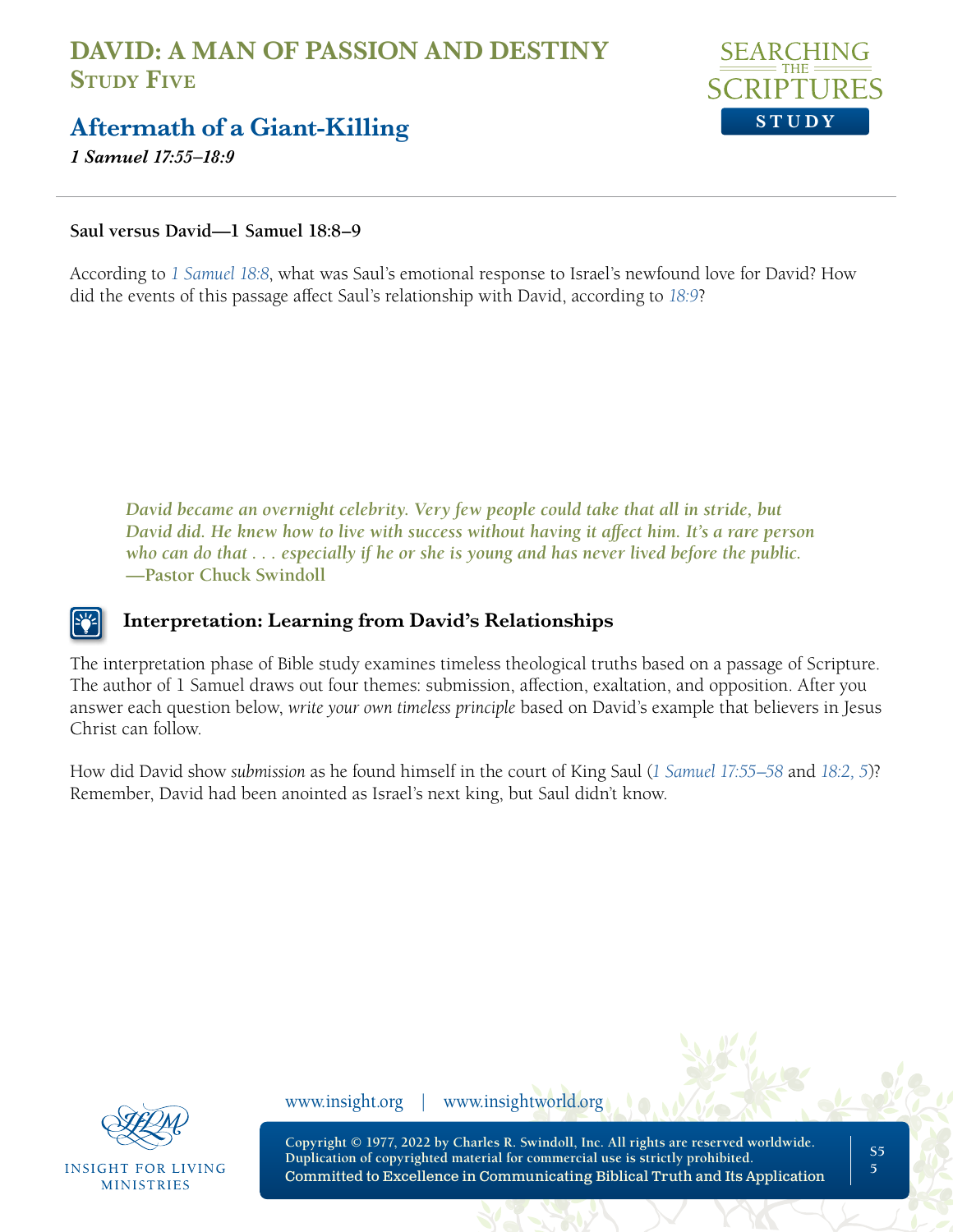

## **Aftermath of a Giant-Killing**

*1 Samuel 17:55–18:9* 

How did David and Jonathan show brotherly *affection* for one another amid David's tumultuous relationship with Saul (*[1 Samuel 18:1–4](https://www.biblegateway.com/passage/?search=1+Samuel+18%3A1-4&version=NLT;NASB1995)*)? For some insight into the meaning of the expressions used to describe their friendship, check out *[Constable's Notes](https://netbible.org/bible/1+Samuel+18)* at netbible.org.

How do you think David responded to the people's *exaltations* (*[18:5–7](https://www.biblegateway.com/passage/?search=1+Samuel+18%3A5-7&version=NLT;NASB1995)*)? (Note: you can learn interpretive principles both from what the text says and from what it does *not* say.)

Based on the character of David presented in this entire passage, how might you expect David to respond to the *opposition* from King Saul in the coming passages (*[18:8–9](https://www.biblegateway.com/passage/?search=1+Samuel+18%3A8-9&version=NLT;NASB1995)*)?

Throughout this season of David's life, he remained humble—despite knowledge that he would soon replace Saul as king and despite the praise poured on him by the people. This posture kept his focus away from himself and on his God. *What an example!*



**INSIGHT FOR LIVING MINISTRIES** 

www.insight.org | www.insightworld.org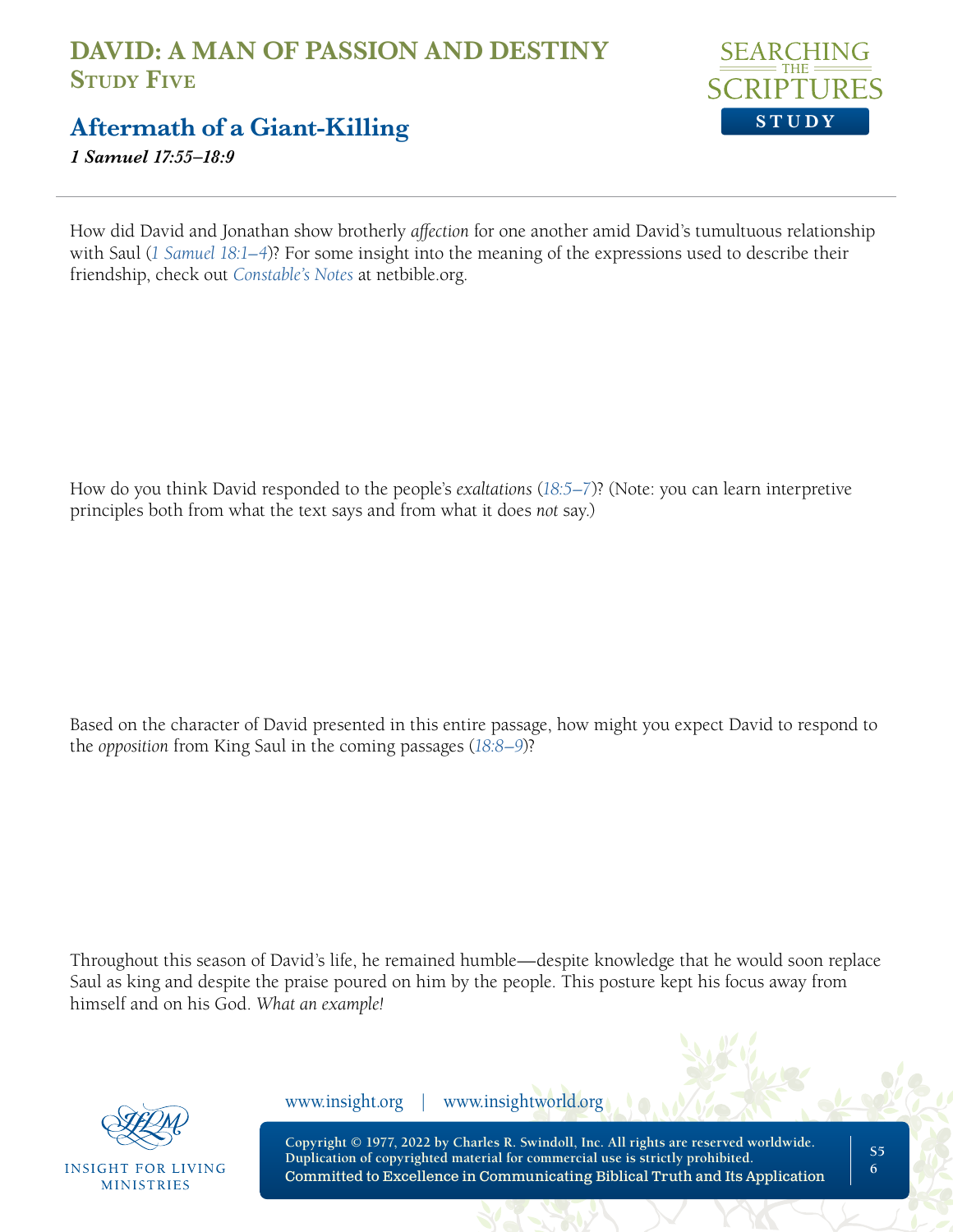

## **Aftermath of a Giant-Killing**

*1 Samuel 17:55–18:9* 



#### **Correlation: David's Success and Wisdom**

*[First Samuel 18:5](https://www.biblegateway.com/passage/?search=1+Samuel+18%3A5&version=NLT;NASB1995)* notes that David "prospered" (NASB) in every task Saul assigned to him. The Hebrew verb translated "to prosper" or "to succeed" is *sakal*, and this verb is often used specifically to describe someone walking in wisdom or insight.

Read the following proverbs containing the verb *sakal*. Describe how David showed the characteristics praised in each proverb, and how they are relevant for you to apply in your season of life.

*[Proverbs 10:19](https://www.biblegateway.com/passage/?search=Proverbs+10%3A19&version=NLT;NASB1995)*

*[Proverbs 16:23](https://www.biblegateway.com/passage/?search=Proverbs+16%3A23&version=NLT;NASB1995)*

*[Proverbs 21:11](https://www.biblegateway.com/passage/?search=Proverbs+21%3A11&version=NLT;NASB1995)*



**INSIGHT FOR LIVING MINISTRIES** 

www.insight.org | www.insightworld.org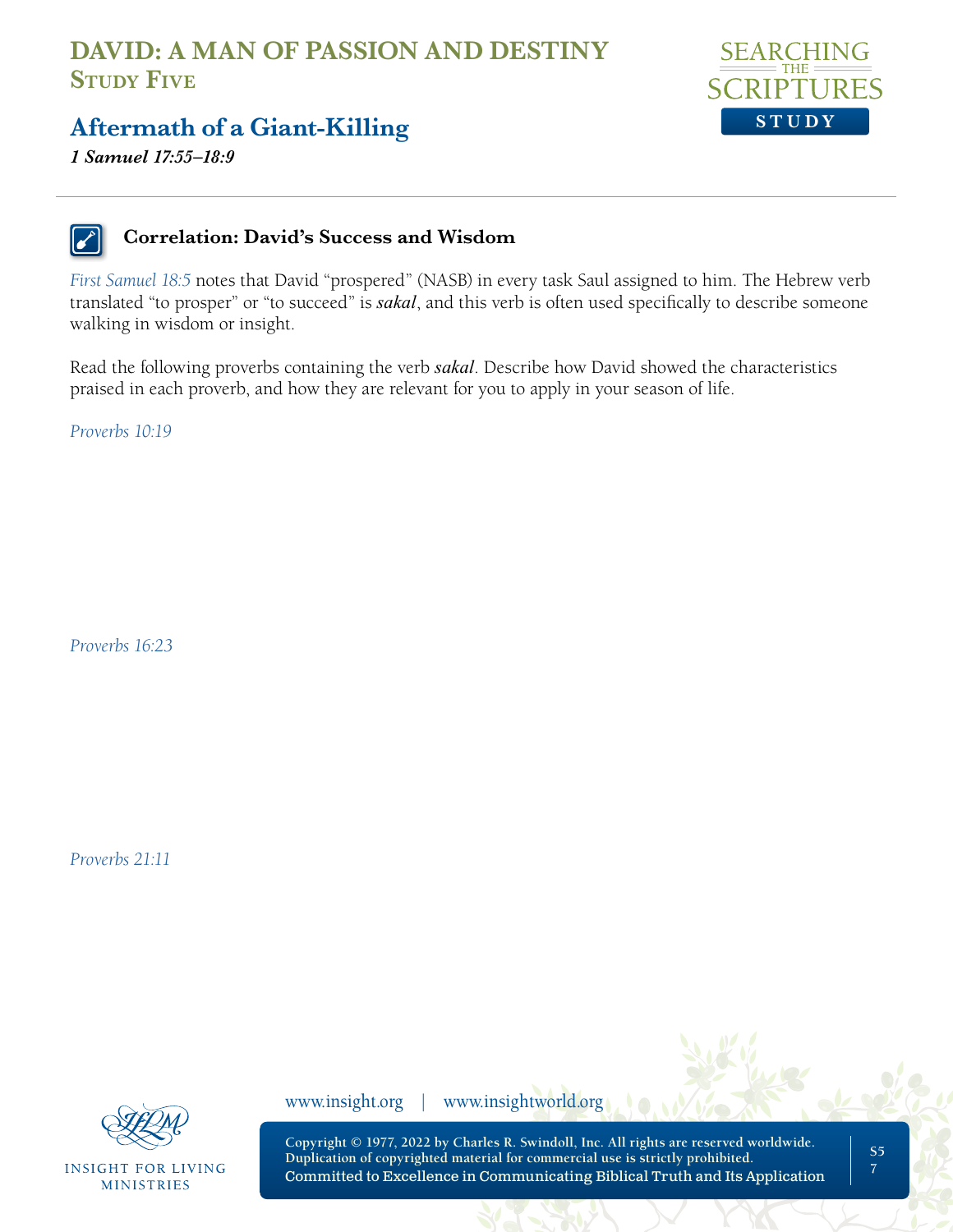

## **Aftermath of a Giant-Killing**

*1 Samuel 17:55–18:9* 

David's wise actions were rooted in his trust in God. He rested in God's protection and remained faithful while serving Saul—even when Saul hated him. Many today find themselves in a position like David's, wondering how to trust God in the face of a fearsome enemy.

#### **Application: Persisting in Good Deeds**

Three points of application arise from David's example during his time of transition from being a nobody to taking center stage in Israel's story—despite Saul's opposition.

- 1. *Not knowing the future forces us to take one day at a time.* David didn't know why he faced such fierce opposition from Saul, but he trusted God and poured out his heart to Him.
- 2. *Having a friend helps us face whatever comes our way.* Jonathan provided David a lifeline during his seasons of trial—extending encouragement, love, and support.
- 3. *Being positive and wise is the best reaction to an enemy.* David knew he would be king. He could have taken Saul's throne by force, but he trusted God's timing. How wise!

Do you ever feel like you're experiencing punishment for your good deeds? How can trusting that God sees these good deeds and holds the future in His hands change your perspective?



**INSIGHT FOR LIVING MINISTRIES** 

www.insight.org | www.insightworld.org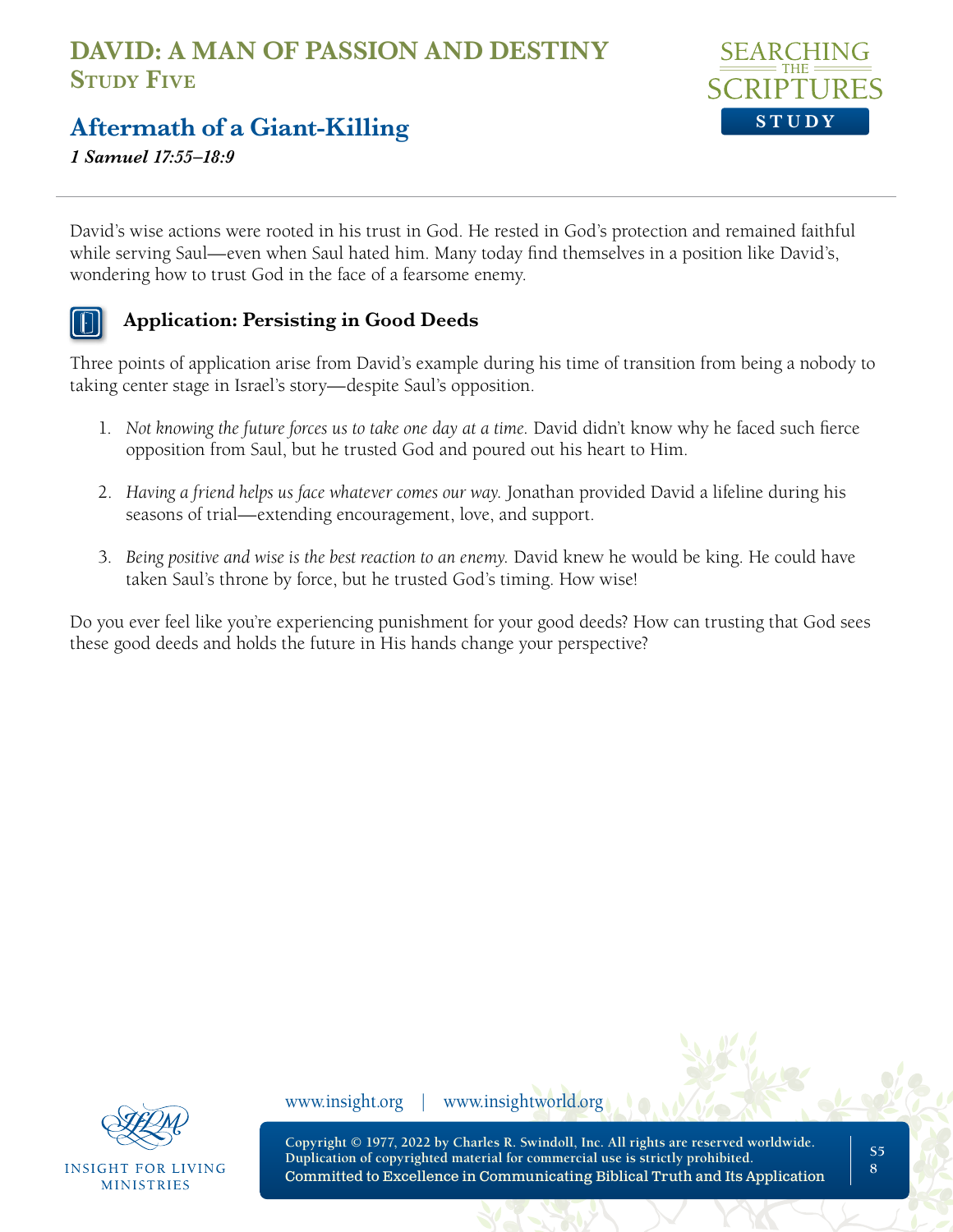

## **Aftermath of a Giant-Killing**

*1 Samuel 17:55–18:9* 

Do you have a dear friend like Jonathan—a friend with whom you can lock arms on your spiritual journey? How has this friendship encouraged you in your walk with God? How can you be a Jonathan to someone in your life today?

What is your gut reaction when a Saul-like person attacks you? What would it look like for you to adopt a wise attitude like David's the next time you face an enemy?

David's good deeds earned him both fans and foes, yet neither led him to think too highly of himself. He trusted that God would make him king in His time, and all the while, he maintained an openhanded posture of a servant. Regardless of the opposition you might face today, trust your sovereign God.



## **A FINAL PRAYER**

As you close your Bible today, offer this prayer from Pastor Chuck:

*Father, show us the difference between what pleases us and what pleases You. Develop within us a sheer desire that we'll less and less even consider the option of disobedience. Help us be like David to stand fast, to do what is right without tiring of it. In Jesus' name, amen.*

#### ENDNOTE

1. To learn about Pastor Chuck Swindoll's *Searching the Scriptures* method of Bible study, go to the web page, "*[How to Study the Bible for Yourself](https://sts.insight.org/)*."



INSIGHT FOR LIVING **MINISTRIES** 

www.insight.org | www.insightworld.org